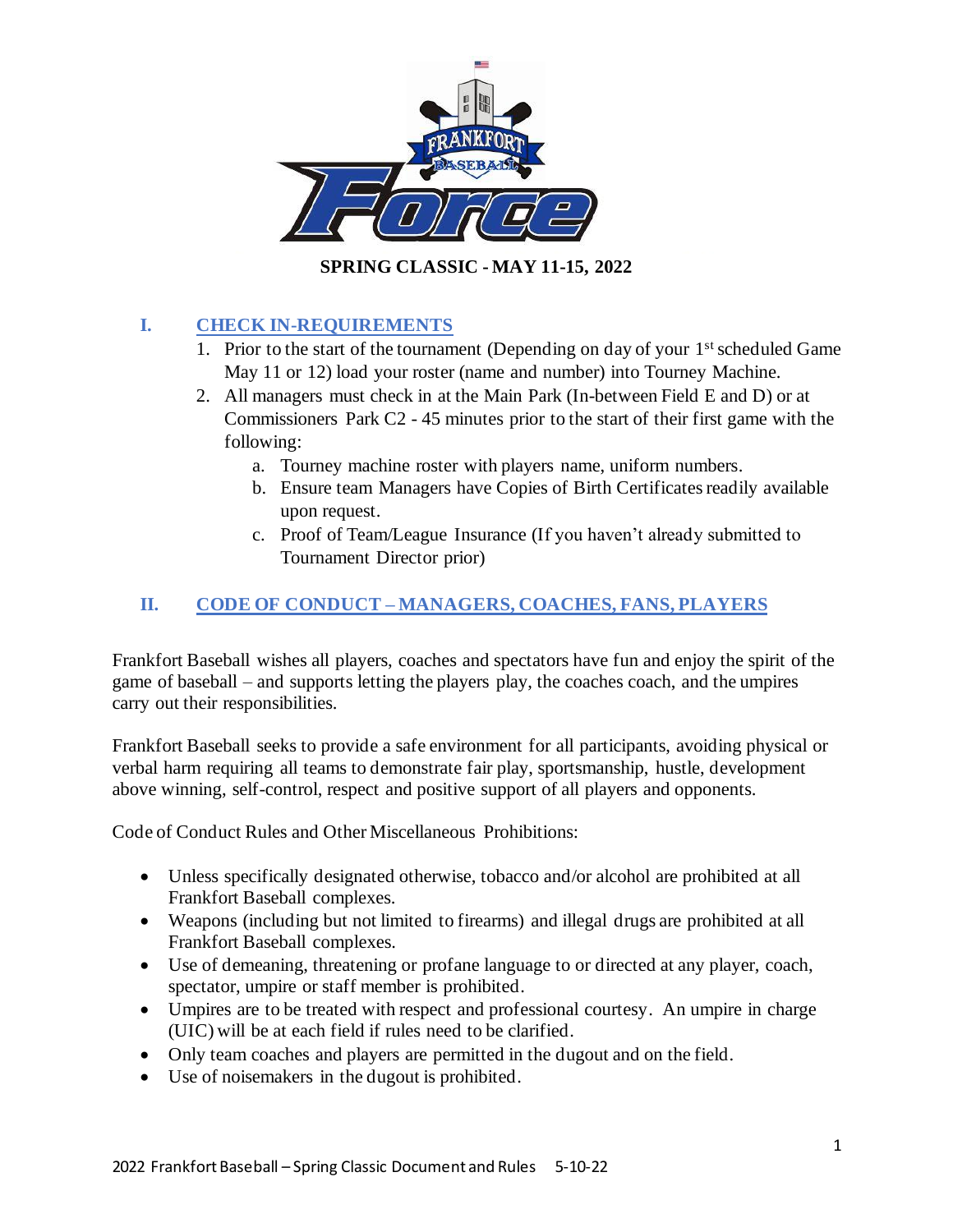

Each team is required to maintain quality and cleanliness of The Frankfort Baseball complexes by cleaning up trash, caring for equipment and fixtures and not littering.

Further – Frankfort Baseball wishes all players, coaches and spectators have fun and enjoy the spirit of the game of baseball – and supports letting the players play, the coaches coach, and the umpires umpire.

**Failure to abide by the Rules of the Frankfort Spring Classic will result in the indicated penalties below. With specific reference to rules regulating code of conduct and on field sportsmanship of players, coaches, and spectators– please clearly note the following:**

- Players and Managers/Coaches will receive (1) Verbal Warning on conduct in violation of the rules.
- If a player is ejected from a game that player will be suspended for the following game (including potential Championship Game).
- If a Manager/Coach is ejected from a game that Manager/Coach will be suspended for the remainder of the tournament and will not be allowed back in the Frankfort Complex in any capacity (including as a spectator).
- Managers are responsible for their fans. After (1) Verbal Warning on conduct in violation of the rules to the Manager of the Team any fan that requires removal from the field will also result in forfeiture of game for their team.

Our friendly Frankfort Police Department will be patrolling our fields and parks to make sure that sportsmanship is followed to the utmost degree.

### **III. READINESS FOR GAMES:**

Besides the first games on Wednesday, Thursday, Friday, Saturday, and Sunday please be at your games ready to play *45 Minutes* before the start of your game. In the event that we can start games early, Frankfort Baseball, will start games early to keep the entire schedule on track.

### **IV. WEATHER RELATED / CANCELLATION POLICY:**

1. If lightning is seen, a 30-minute waiting period is put into play. ALL individuals should report to their vehicles and stay off the fields until the Umpire in Charge and/or Tournament Director give an all clear to resume normal baseball playing. <https://www.weather.gov/safety/lightning-sports>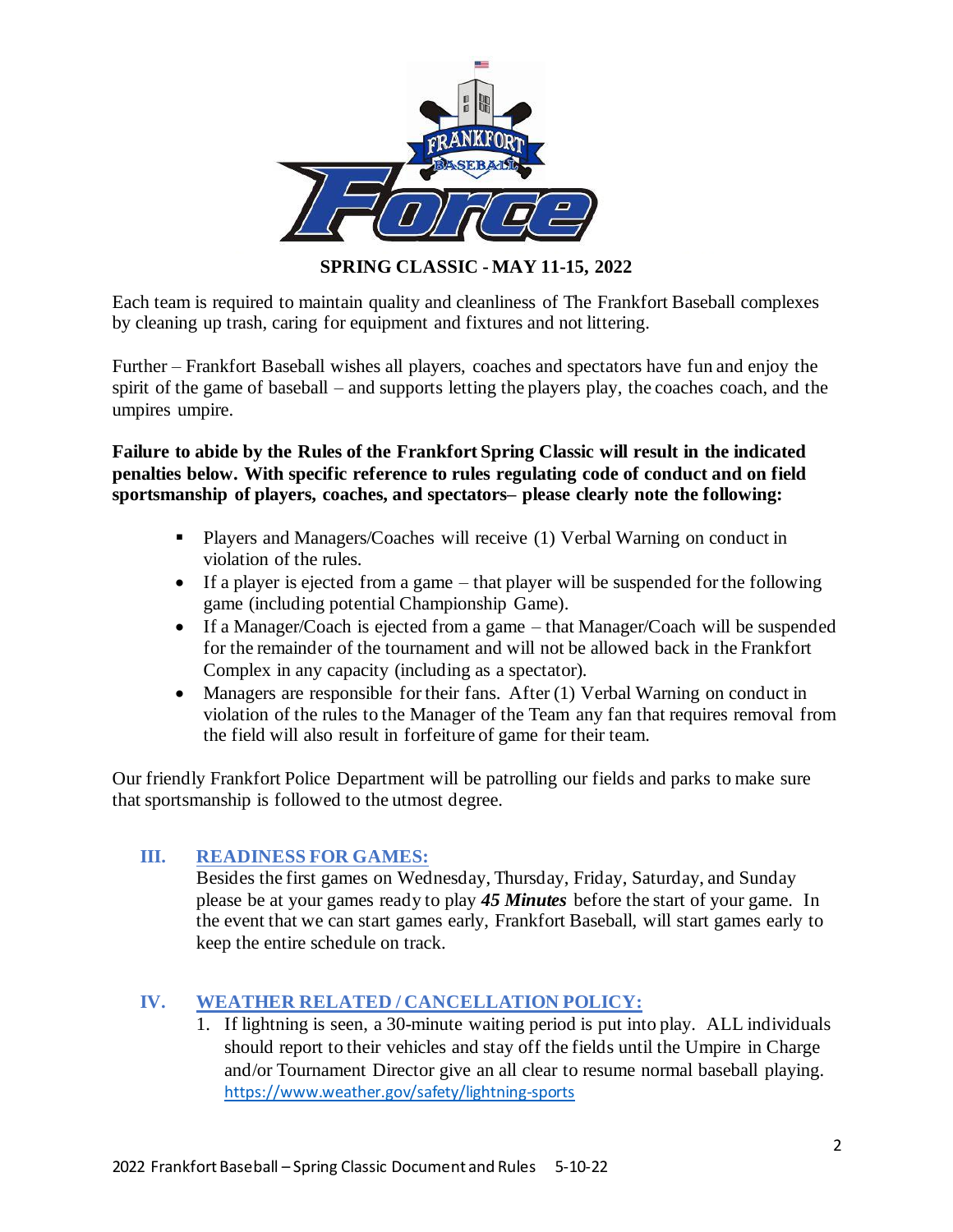

- 2. Once an entry fee is paid for the tournament, no refunds (cash, check, charge) will be given for any reason, unless Frankfort Baseball cancels the event in advance of the start of the tournament.
- 3. \*\*In the event that we have inclement weather please understand we will do everything in our power to play ball. *Your flexibility in waiting for pertinent information with regards to this is paramount*. We will communicate with you information as soon as we have information available.
- 4. If the event is cancelled due to inclement weather, field conditions, unforeseen circumstances, etc. Frankfort Baseball will issue the following refunds within 90 days of this cancellation (refunds will be issued to the issuing agency that original check/credit card was given):
	- a. 0 games started  $=$  Full refund minus \$100 administrative fee.
	- b. 1 game started  $= 50\%$  refund of tournament entry
	- c. 2 games started  $=$  No refunds
	- d. Frankfort Baseball will do their best to issue refunds within 90 days.

\*\*\*Pool Play, Bracket Play and Tournament format can be changed at any time due to weather delays in an effort to complete the Championship round.

### **V. FIELD LOCATIONS:**

#### **Main Park**

155 S. Locust, Frankfort, Illinois 60423

(cross streets of Nebraska & LaGrange)

<https://goo.gl/maps/37ntL4B3a6y>

#### **Commissioner's Park**

22265 S. 80th Avenue, Frankfort, Illinois 60423

(cross streets of  $80<sup>th</sup>$  Avenue & Laraway)

<https://goo.gl/maps/dsBQufwVeNH2>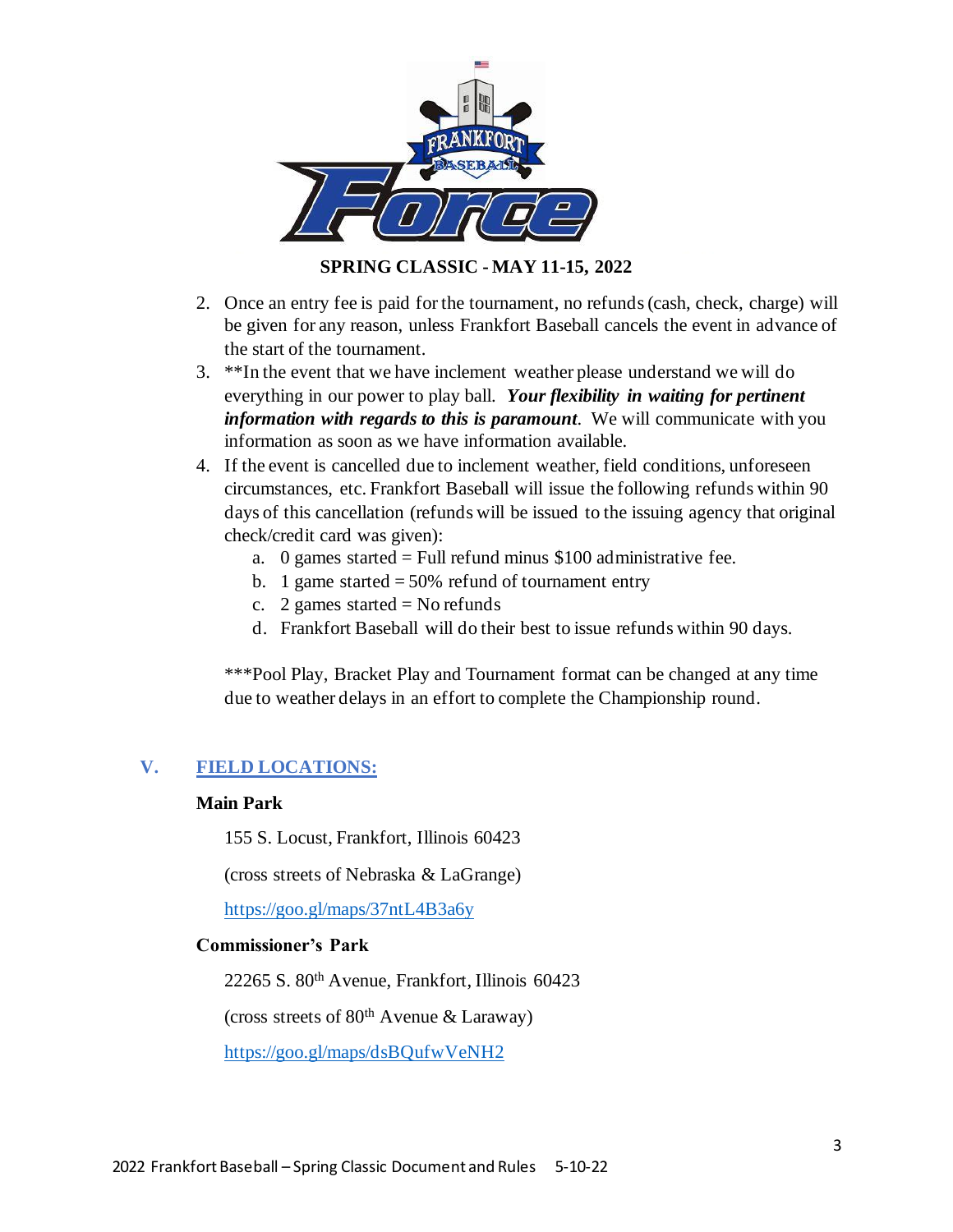

### **Hickory Creek Middle School**

22150 S. Owens Road, Frankfort, Illinois 60423

(cross streets of Laraway Ave and  $116<sup>th</sup>$  Avenue)

<https://goo.gl/maps/KVnDrEx29qWLf6jb9>

### **VI. ADDITIONAL INFORMATION ABOUT BOTH PARKS:**

- Concession Stand
- Bathrooms
- AED (in the event of an emergency please call 9-1-1 and then find a tournament official)
- Batting cages may be available prior to games (Commissioner's Park only).
- There will be **NO** infield practice before games.
- Teams are allowed to warm-up in the outfield area if the time allows.
- No flip drills allowed into fence.
- All teams should be ready to play 45 minutes prior to the start of their scheduled game.

### **VII. CONTACTS:**

Tournament Director, Brian Cary

[tournamentdirector@frankfortbaseball.org](mailto:tournamentdirector@frankfortbaseball.org)

312-989-9001 text messages are acceptable

### **VIII. GAME RULES / SPEED UP RULES**

- 1. Teams must bat all rostered players in uniform (unless injured).
- 2. Teams must bat a minimum of nine.
	- a. If for any reason a team cannot bat nine an automatic out will be declared at the time where this batter was supposed to bat.
	- b. If a team starts with more than nine but a player is removed because of an obvious injury, that spot in the line-up will not be an automatic out. An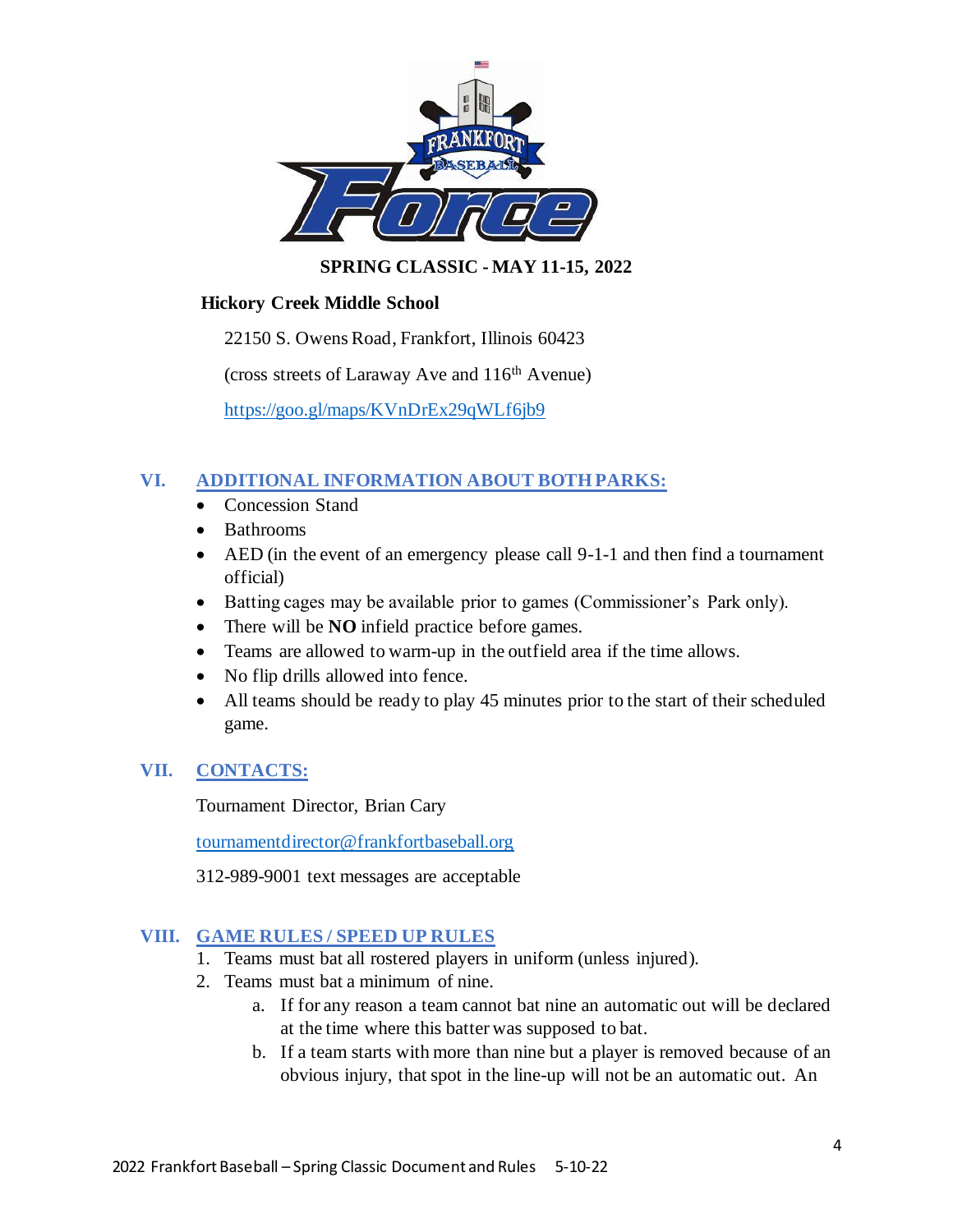

**SPRING CLASSIC - MAY 11-15, 2022**

injured player cannot return to the line-up if he has been removed from that game.

- c. If a player arrives late, that player will be added to the end of the line-up.
- 3. Free defensive substitutions are allowed.
- 4. Courtesy runner for the catcher is allowed at any time. This must be the catcher who will be catching the next defensive inning. The courtesy runner must be the last batted out. Running for the catcher is mandatory with 2 outs for speed of play.
- 5. Courtesy runner for the pitcher is optional at any point. The last batted out will be the runner.
- 6. For pool play; Home and Away will be determined by a coin flip. Either team can occupy either dugout.
- 7. For elimination bracket play; Home team is the higher seed (lower number seed) and will occupy the third base dugout.
- 8. The home team is asked to score the game using the score board.
- 9. Any player warming up a pitcher, either on or off the field, must wear a catcher's mask.

### **IX. TOURNAMENT FORMAT:**

- 1. 3 game format with 2 pool play games, after which all teams will be seeded into a single elimination Championship Bracket. If the tournament is impacted negatively by the weather, the tournament director reserves the right to modify the tournament format (each age group may have a different format for play, however 3 games are always guaranteed).
- 2. See notes on cancellation above.
- 3. Official brackets and game times are posted on the tourney machine app. All updated game times will also be here.

### **X. SEEDING FOR THE ELIMINATION BRACKET WILL BE AS FOLLOWS:**

- 1. Overall record
- 2. Head-to-Head If there are exactly 2 teams tied. If more than 2 teams are tied, head-to-head is thrown out and continue to move to the next tie breaker.
- 3. Run Differential runs scored less runs allowed-max of 8 per game.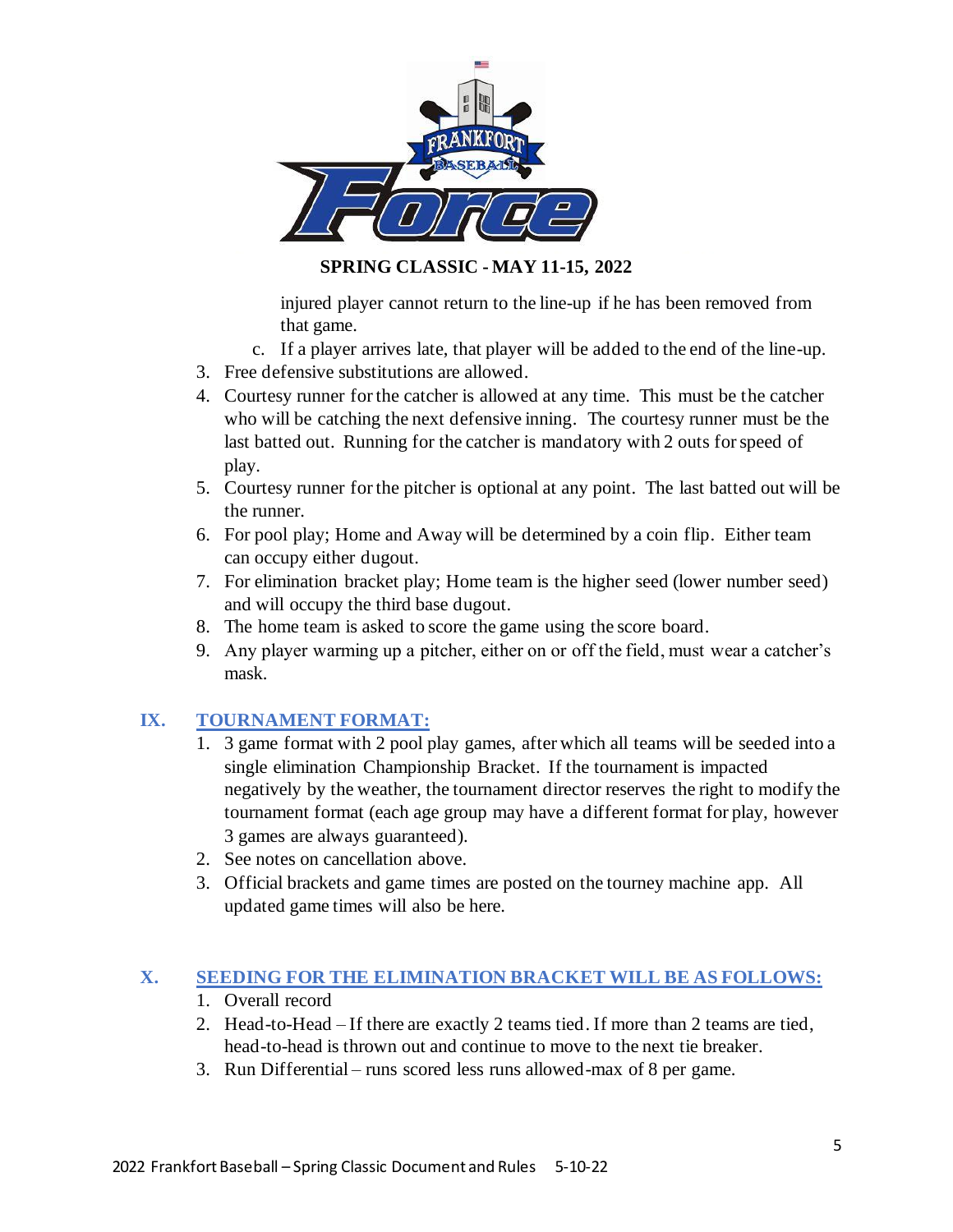

**SPRING CLASSIC - MAY 11-15, 2022**

- 4. Runs Allowed If 3 teams are tied for one spot, the team with the least number of runs allowed will advance. If 3 teams are tied for two spots, the teams with the least and 2nd least number of runs will advance.
- 5. Coin Toss
- 6. Tournament director reserves the right to alter bracket play seeding to ensure two teams that played in pool play don't play their first elimination game versus each other.
- 7. Tourney Machine is the official APP used for this tournament.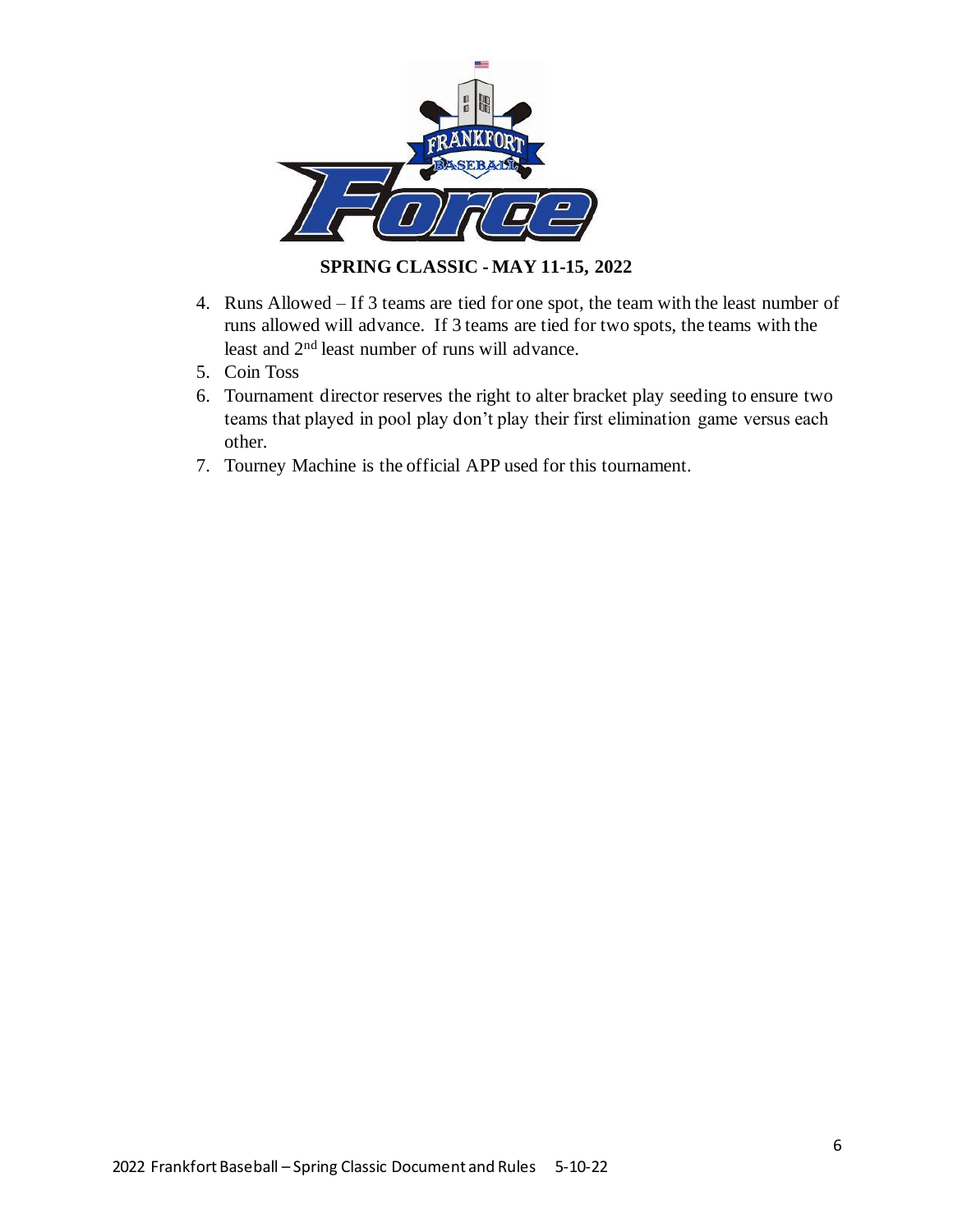

### **XI. SCORECARDS**

The home team for each game will be in charge of texting a pic of the final game card (provided at registration) to Vince Adamo 815-341-3401 & Brian Cary 312-989-9001.

The game card must be dated and signed by both team managers and the presiding Ump.

Example:

| <b>Frankfort Spring Classic - Game Card</b>        |                                               |                    |                                             |           |  |  |  |  |  |  |
|----------------------------------------------------|-----------------------------------------------|--------------------|---------------------------------------------|-----------|--|--|--|--|--|--|
|                                                    | <b>Team Name &amp; Age</b><br><b>Division</b> | <b>Final Score</b> | <b>Manager &amp; Ump</b><br><b>Initials</b> | Date      |  |  |  |  |  |  |
| Team 1                                             | Cubs 8U                                       | 5<br>BC            |                                             | 5/11/2022 |  |  |  |  |  |  |
|                                                    |                                               |                    |                                             |           |  |  |  |  |  |  |
| Team 2                                             | Sox 8U                                        | 3                  | JW                                          | 5/11/2022 |  |  |  |  |  |  |
|                                                    |                                               |                    |                                             |           |  |  |  |  |  |  |
| <b>Umpire</b>                                      | Smith                                         |                    | <b>TS</b>                                   | 5/11/2022 |  |  |  |  |  |  |
| Text Pic of this Game Card to:                     |                                               |                    |                                             |           |  |  |  |  |  |  |
| Brian Cary 312-989-9001 & Vince Adamo 815-341-3401 |                                               |                    |                                             |           |  |  |  |  |  |  |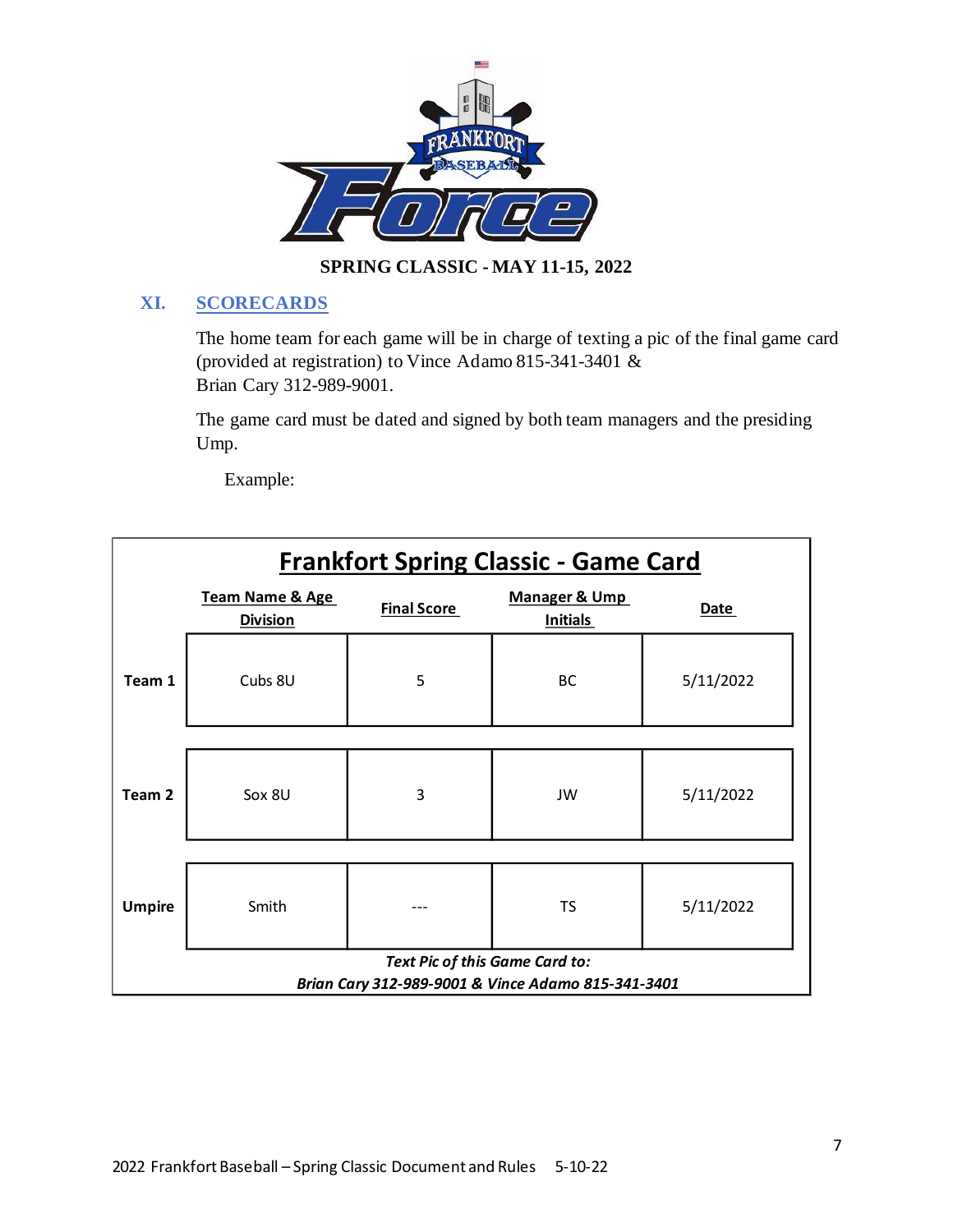

### **XII. EQUIPMENT**

- 1. Baseball Bats
	- Wooden allowed with NO restrictions.
	- Only USA Bat or USSSA bats area allowed as long as they are properly labeled by either organization. No drop or barrel size restriction.
	- Must be stamped with BPF 1.15 stamp on the handle/Barrel
	- Illegal Bat Penalty for All Ages: It is the responsibility of the Team Manager to ensure bats used by players meet the requirements of the published bat rules. A batter is in violation of the rule when said batter steps into the batter's box with an illegal bat. The bat must be removed from the game.
- 2. Helmets must cover both ears and be worn while batting and on the base paths.
- 3. All players must be properly equipped with boy's protective gear.

### **XIII. DIVISION SPECIFIC RULES (please note many of these rules follow the ILTBL specific rules):**

### **8U**

- Base Distance  $-50$ '
- Mound  $-38' 40'$  (Home Field dictates (Max 40ft.))
- Infield  $Fly No$
- Dropped 3rd Strike No
- Metal Spikes No
- Base Stealing Yes once the catcher catches it on a "clean" catch. If the ball is dropped by the catcher, the runner must return to the previous base.
	- o The runner only gets one base on a steal. If there is an overthrow the player needs to stay on that base (this applies to second and third base).
	- o There is no stealing home.
- No fake or delayed stealing. If a runner starts to steal and then stops anytime on his way to the base, he must return to the base he came from. If he is thrown out, he is out. He can get into a run down and be safe, however he must return to the base he started at after the play is ruled dead. A player stealing may only advance one base at a time. For example, if the runner is on 2nd base and he steals 3rd and the catcher throws the ball into left field, the runners cannot advance another base.
- $\bullet$  Balks NO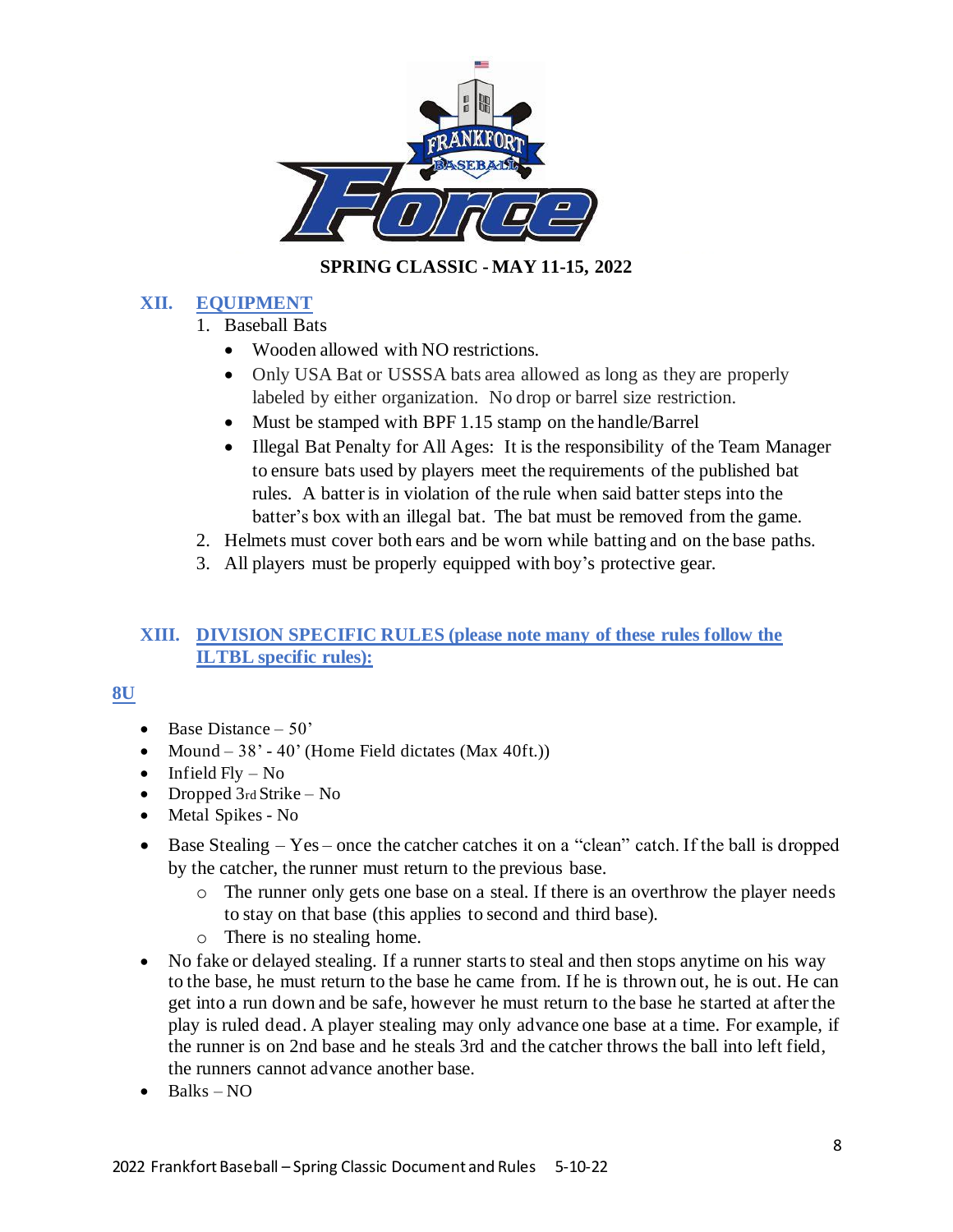

- Kill Play is in effect. We will use the "Half the Distance" between the base paths to determine if a runner shall advance or return to the previous base before the ball is deemed "dead" near the pitcher's mound (approximately 10-12 feet in diameter – inside the circle).
- Any player can "kill" the ball on the mound
- It is the umpire's discretion whether a player is more than  $\frac{1}{2}$  way and shall return to the previous base.
- A player cannot advance on attempt by the defense when the ball is "killed" on the pitcher's mound.
- Any pitcher who hits three batters in an inning must be removed.

**9U**

- Base Distance  $-60'$
- Mound  $-44'$
- Infield  $Fly Yes$
- Dropped  $3<sup>rd</sup>$  Strike No
- No slash bunting A player showing bunt at any time after entering the batter's box cannot pull back and swing away at the pitch.
- Metal Spikes No
- Base Stealing  $-$  Yes  $$ 
	- o After the ball crosses the plate.
	- o Secondary lead offs are allowed after the ball crosses the plate.
	- o Stealing on passed balls is allowed.
	- o A base runner stealing a base can advance on an overthrow by catcher.
	- o Stealing Home is allowed.
- Balks  $NO$

#### **10U**

- Base Distance  $-65'$
- Mound  $-46'$
- Infield  $Fly Yes$
- Dropped  $3<sup>rd</sup>$  Strike Yes
- No slash bunting A player showing bunt at any time after entering the batter's box cannot pull back and swing away at the pitch.
- Metal Spikes No
- Stealing/Lead-offs MLB rules
- $\bullet$  Balks No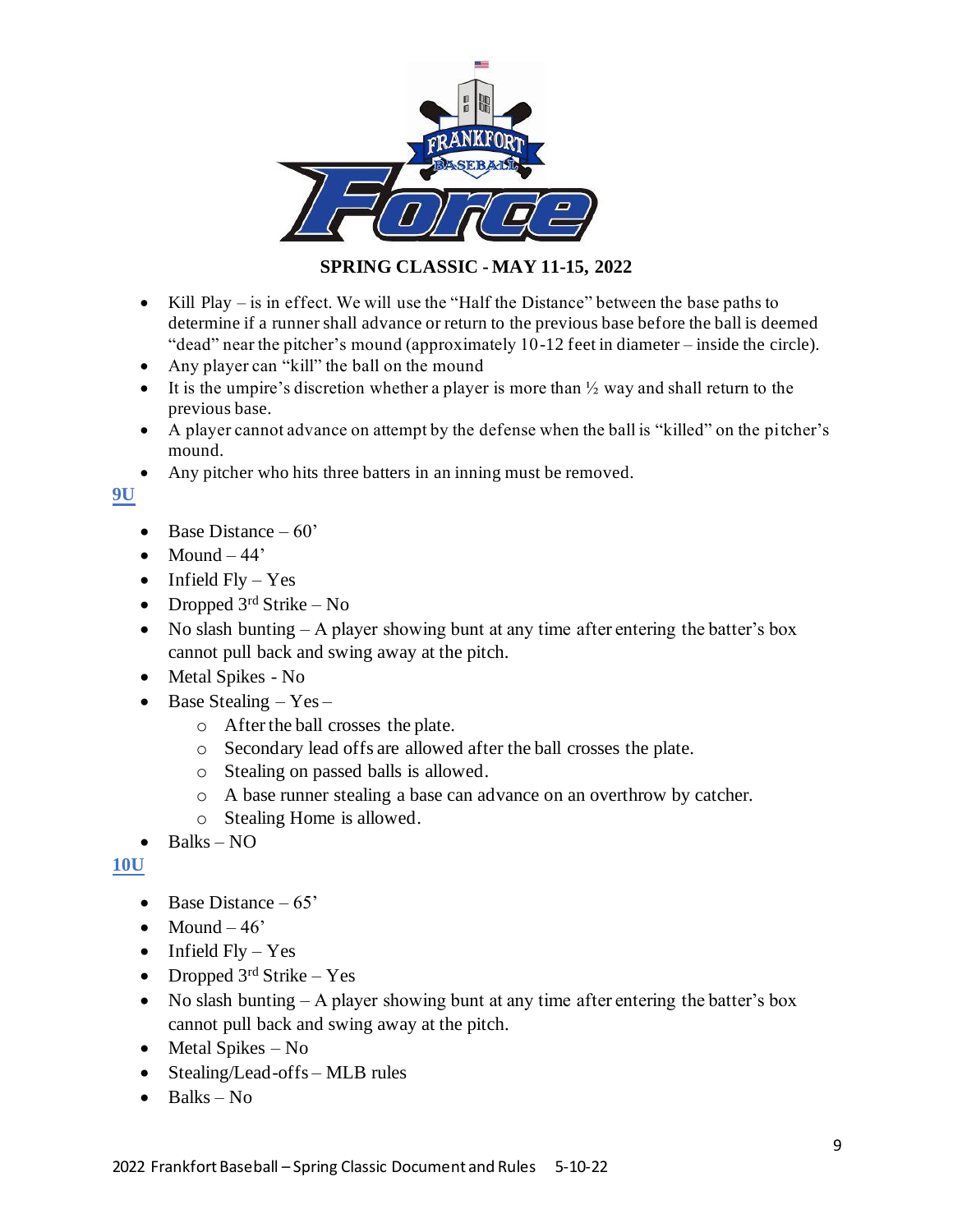

# **11U**

- Base Distance  $-70'$
- Mound  $-50'$
- Infield  $Fly Yes$
- Dropped  $3<sup>rd</sup>$  Strike Yes
- No slash bunting  $-$  A player showing bunt at any time after entering the batter's box cannot pull back and swing away at the pitch.
- Metal Spikes No
- Stealing/Lead-offs MLB rules
- Balks one warning

## **12U**

- Base Distance  $-70$ '
- Mound  $-50'$
- Infield  $Fly Yes$
- Dropped  $3<sup>rd</sup>$  Strike Yes
- No slash bunting A player showing bunt at any time after entering the batter's box cannot pull back and swing away at the pitch.
- Metal Spikes No
- Stealing/Lead-offs MLB rules
- Balks NO warning

## **13U**

- Base Distance  $-80'$
- Mound  $-54'$
- Infield  $Fly Yes$
- Dropped  $3^{rd}$  Strike Yes
- No slash bunting A player showing bunt at any time after entering the batter's box cannot pull back and swing away at the pitch.
- Both Rubber and Metal spikes allowed.
- Stealing/Lead-offs MLB rules
- Balks NO warning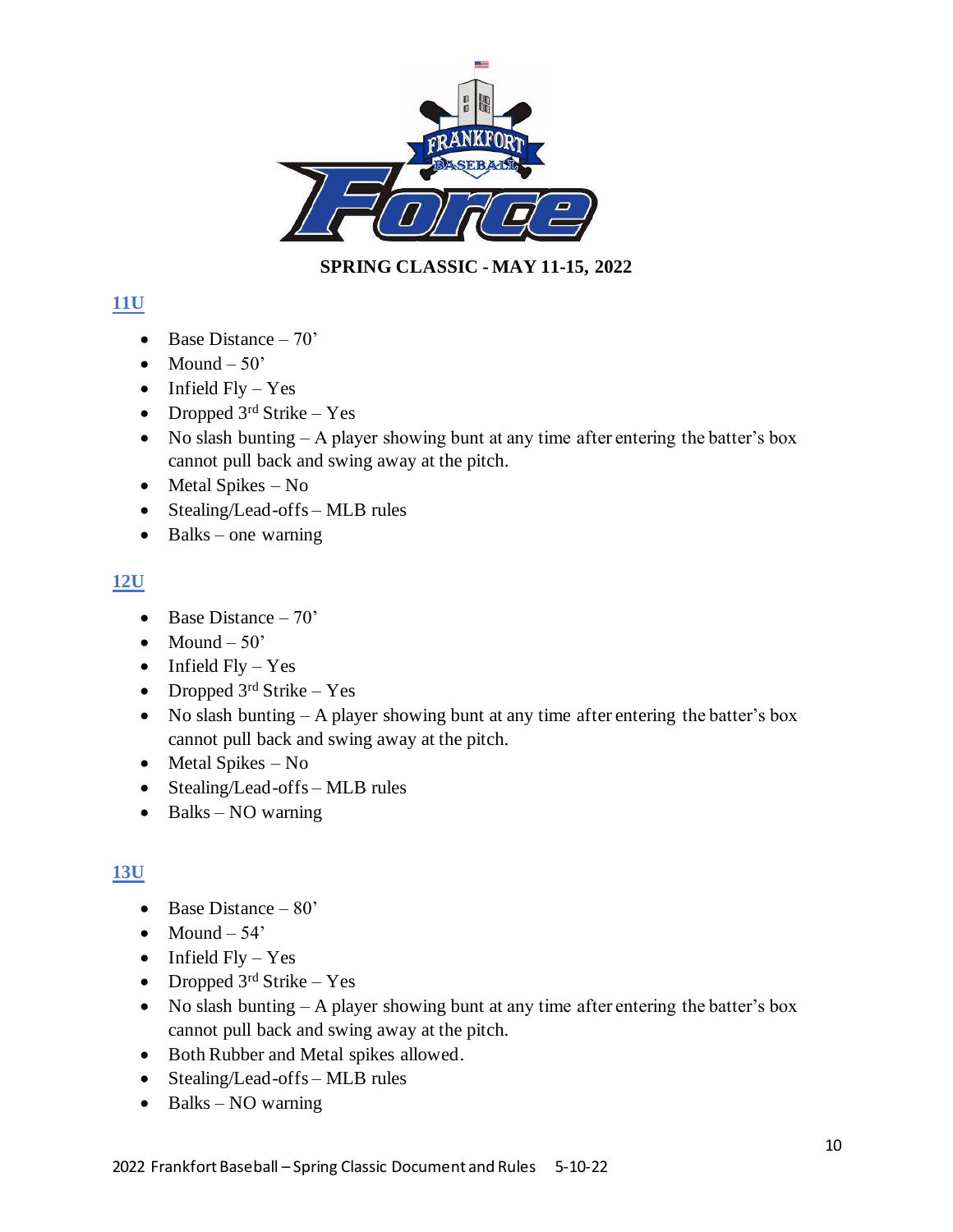

## **14U**

- Base Distance  $-90'$
- Mound  $60^\circ$  6"
- Infield  $Fly Yes$
- Dropped  $3<sup>rd</sup>$  Strike Yes
- No slash bunting  $-$  A player showing bunt at any time after entering the batter's box cannot pull back and swing away at the pitch.
- Metal spikes allowed.
- Stealing/Lead-offs MLB rules
- Balks NO warning

### **XIV. GAME LENGTH**

- 1. Games are 6 innings (7 innings for 13U and 14U)
- 2. NO new inning starts after 1 hour and 40 minutes after the start of the game.
- 3. Pool play games can end in a tie.
- 4. All innings started will be completed.
- 5. No time limit for championship.
- 6. A game will be completed if 3 innings have been completed or  $2\frac{1}{2}$  if home team is winning.
- 7. All games that have not reached this point, due to weather problems, will be considered suspended.
- 8. Mercy rules:
	- a. 15 runs after 2
	- b. 12 runs after 3
	- c. 10 runs after 4
	- d. 8 runs after 5.

### **XV. NO CONTACT RULE**

- 1. There is a "No Contact" rule in effect at all bases if a play is being made on the runner.
- 2. The base runner will NOT be ruled out for not sliding, if in the Umpire's judgment the runner made the effort to avoid the tag and or contact.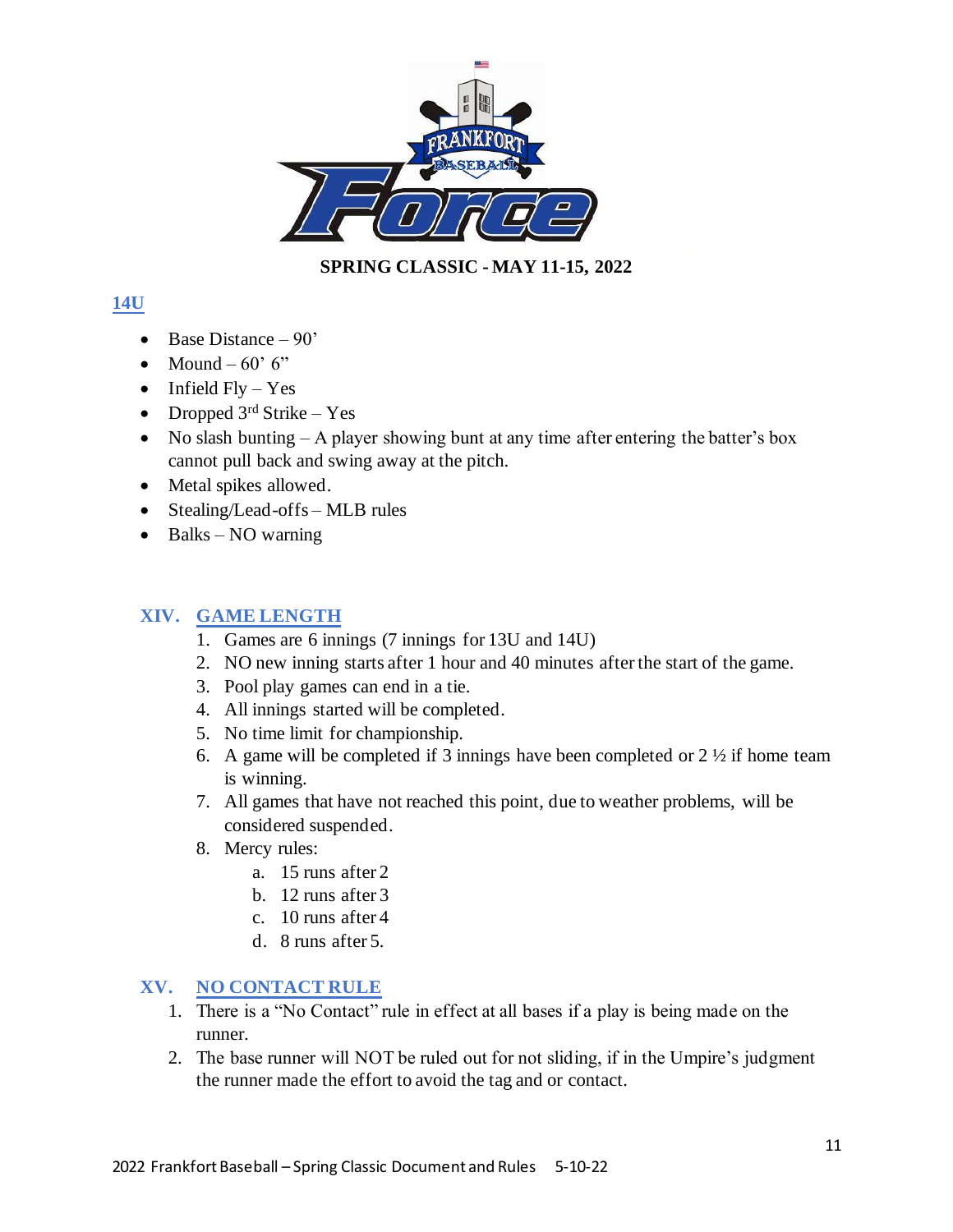

3. If in the Umpire's judgment, a base runner intends to injure, makes malicious contact or whose actions are considered to endanger any player on the field, the runner will be called OUT and EJECTED from the game.

### **XVI. PITCHING**

- 1. A pitcher must be removed on the second visit to the mound in an inning or third visit to the mound in a game. Visits to the mound will count whether from a manager or a coach. This does not apply if a pitcher is injured.
- 2. One pitch will constitute an inning.
- 3. No restrictions on innings for the tournament. Re-entry in the pitcher position is not allowed in a game if he/she is removed.
- 4. If a pitcher hits 3 batters in the same inning, that pitcher must be removed from pitching for the remainder of that game (8U, 9U, 10U).
- 5. Pitch Count Limits and Required Rest Recommendations It is important for each league to set workload limits for their pitchers to limit the likelihood of pitching with fatigue. Research has shown that pitch counts are the most accurate and effective means of doing so. See required rest recommendations below.

| Age       | Daily Max (Pitches in Game) | 0 Days Rest | 1 Days Rest | 2 Days Rest | 3 Days Rest | 4 Days Rest | 5 Days Rest |
|-----------|-----------------------------|-------------|-------------|-------------|-------------|-------------|-------------|
| $7 - 8$   | 50                          | $1 - 20$    | $21 - 35$   | $36 - 50$   | N/A         | N/A         | N/A         |
| $9 - 10$  | 75                          | $1 - 20$    | $21 - 35$   | $36 - 50$   | $51 - 65$   | 66+         | N/A         |
| $11 - 12$ | 85                          | $1 - 20$    | $21 - 35$   | $36 - 50$   | $51 - 65$   | 66+         | N/A         |
| $13 - 14$ | 95                          | $1 - 20$    | $21 - 35$   | $36 - 50$   | $51 - 65$   | 66+         | N/A         |